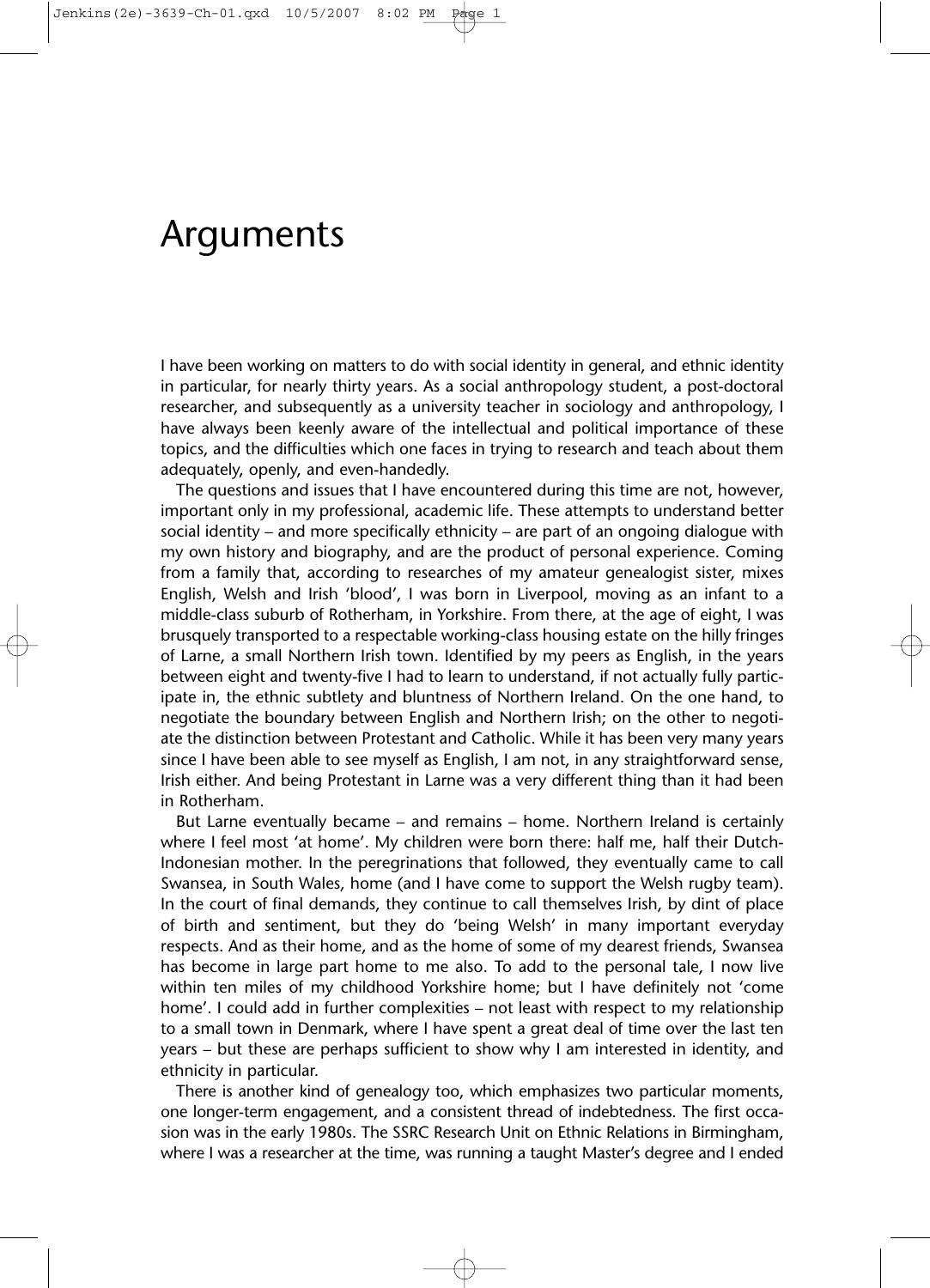up doing a few lectures on anthropological approaches to ethnicity. This made me look at issues, concerning anthropology as well as ethnicity, to which – perhaps paradoxically, given the research I was doing at the time and had already done in Belfast – I had hitherto given insufficient attention. Some of what I say in later pages was first said then. The second occasion was ten years on, in March 1992, when I was Visiting Professor in the Institute of Ethnography and Social Anthropology at the University of Aarhus, Denmark. A very great deal of the thinking that has gone into Chapters 5 and 6, in particular, dates from then. More generally, over the last ten or more years I have spent a good deal of time as the guest of colleagues in Scandinavia, particularly the anthropologists at the Universities of Aarhus, Bergen, Copenhagen and Oslo. I cannot adequately acknowledge the importance of this 'secondary socialization' into another, perhaps more congenial, anthropological tradition. In all of these contexts I have been enabled – or required – to revisit, and to engage at close quarters with, the work and thought of Fredrik Barth. The subsequent intellectual debt runs throughout this book.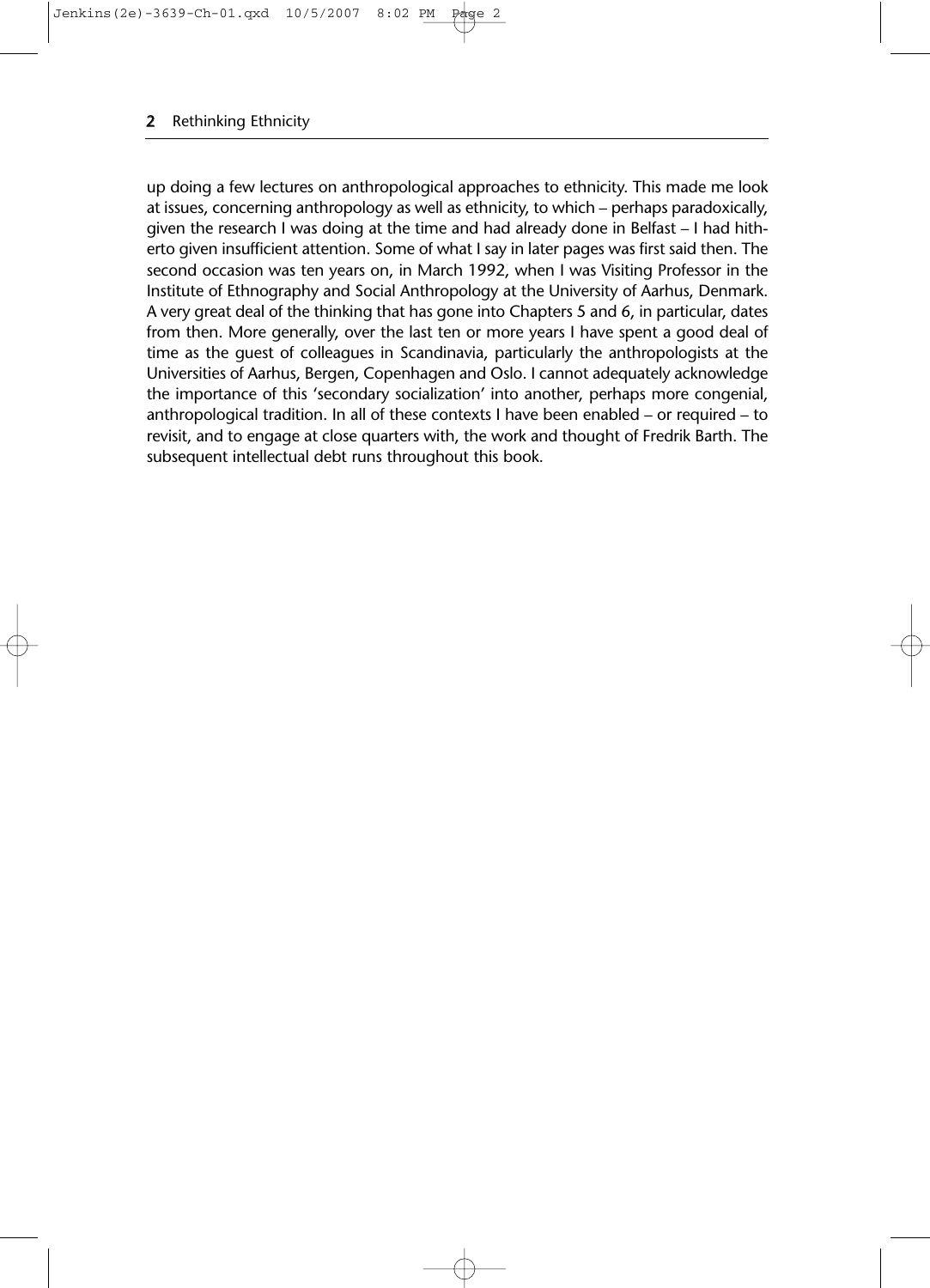# Anthropology and Ethnicity

In this book I am trying to better understand how ethnicity works, taking as my starting point an approach that I call the 'basic social anthropological model of ethnicity'. The value and potential of this social constructionist model, which is probably most often identified with the work of Fredrik Barth, have not always been acknowledged as widely as they deserve to be. Many of the discussions of ethnicity under the various signs of postmodernism, post-structuralism and postcolonialism, for example, appear to draw on core themes of this anthropological model, not least its insights that ethnic identifications are negotiable and the boundaries of ethnic groups imprecise, with little or no acknowledgement, or perhaps even knowledge, of their intellectual genealogy. The sound of a wheel being reinvented, often to the accompaniment of vigorous claims to intellectual novelty and radicalism, has been unmistakable. Nor, in fairness, is it the first time that these particular 'new' ideas have been rediscovered. The anthropologists themselves also have a case to answer in this respect, in that their social constructionist model is itself rooted in an earlier sociological literature, particularly Weber and Hughes, that they rarely mention. So there is a lineage to be traced.

As the title suggests, however, I also argue that this basic anthropological approach to understanding ethnicity requires – still, some ten years after the first edition of this book appeared – some rethinking. In particular, we need to recognize, first, that ethnic categorisation – the identification of others, in contrast to self- and group identification – is fundamental to how ethnic identification, or indeed any kind of identification, works, and, second, that power and authority are completely basic to how categorization works. Similarly, there is a need to think through ideologies of ethnic identification, and the relationship of ethnicity to cognate identifications such as 'race' and national identity.

There is also something to be said about anthropology. Mine is an approach to social anthropology that would probably be understood by many of my disciplinary colleagues – even at a time when anthropology, certainly in the United Kingdom, may be becoming less narrowly disciplinary – as somewhat heterodox. In fact, I know, because some of them have told me, that my *identity* as an anthropologist is suspect in their eyes. Although formally qualified as a social anthropologist, I have spent most of my teaching career identified – by job title and by most significant others – as a sociologist. I have spent much of that career exploiting and enjoying the creative ambiguities of the intellectual borderlands, doffing and donning disciplinary caps as it suited me. Much of my research has been about topics – class, the labour market, racism – which have been claimed by sociologists and, if they think about them at all, disavowed by most social anthropologists. Theoretically, I owe huge debts to the writings of Max Weber and G.H. Mead, the two great classical theorists who have been most conspicuously neglected by social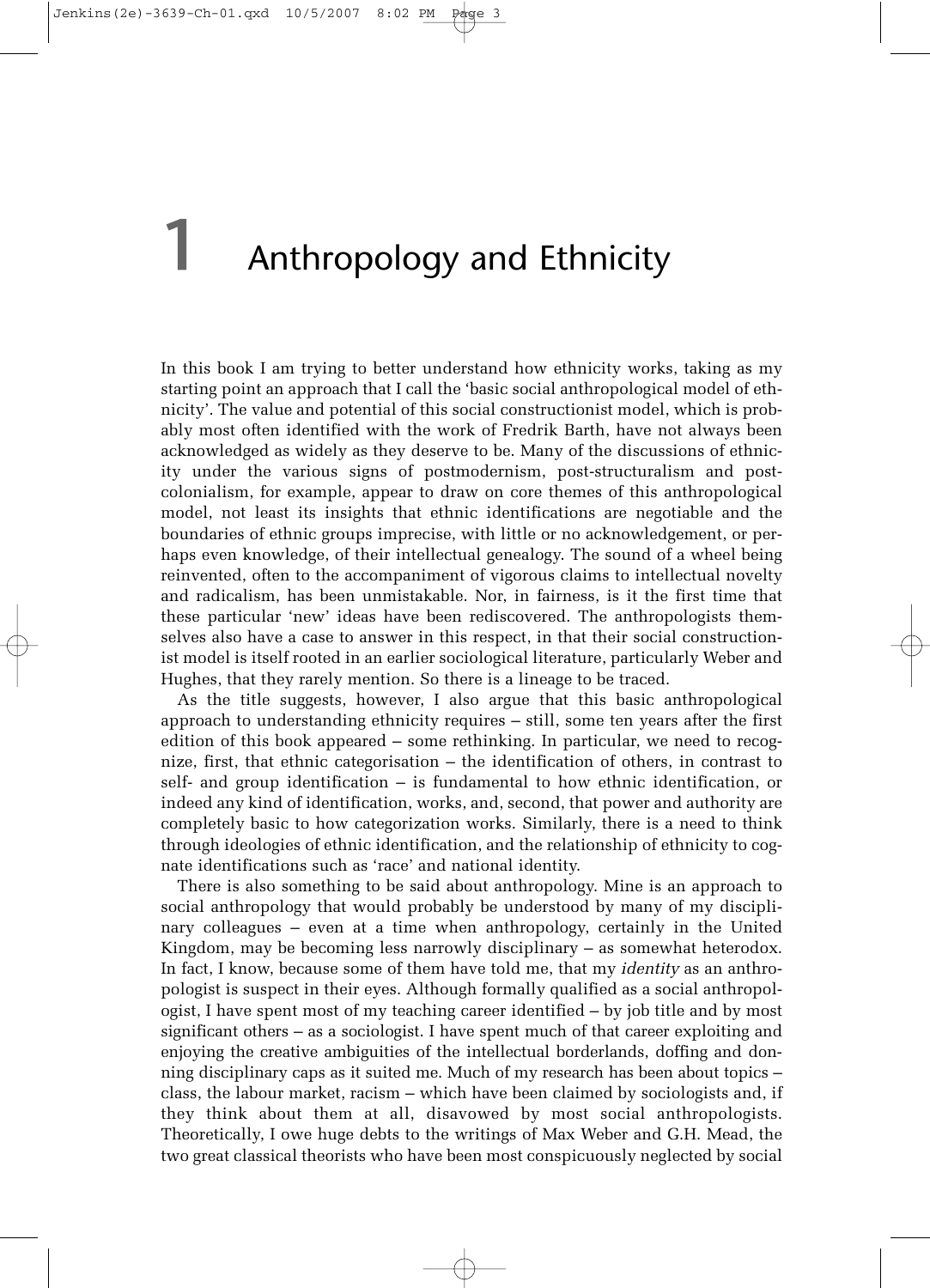anthropology. Yet despite this history, and despite occasional moments of irritation with anthropology's intellectual and professional border police, I have never seen myself as anything other than an anthropologist-doing-sociology (and always doing anthropology too). Fortunately sociology is a sufficiently catholic discipline to tolerate this degree of agnostic pluralism (or, to put it another way, sociology has always allowed me to have my cake and eat it).

If the arguments that I offer in this book are plausible, then the anthropological approach to ethnicity – if nothing else – requires rethinking. Or, rather, because in the ten years since this book's first publication its impact has probably been greatest outside anthropology, *still* requires rethinking. Rethinking the topic also might suggest some rethinking, at least, of the discipline. Echoing Edmund Leach's words in his 1959 inaugural Malinowski Lecture (1961: 1), calls to rethink on a disciplinary scale are vulnerable to interpretation as arrogance. They certainly need to be justified. So, first, a few words about anthropology.

## Locating social anthropology

The disciplinary question has two dimensions: the intellectual content of social anthropology and its relationship to cognate disciplines. One matter on which I am not going to dwell is the conventional distinction between social anthropology (largely British) and cultural anthropology (largely American). In the first place, the study of ethnicity is one of the areas in which that distinction has been of least moment. In the second, American anthropology has become more complex and diverse, and more difficult to characterize monolithically. In the third, there is every reason to believe that a new global domain of socio-cultural – or, indeed, culturo-social – anthropology is emerging, in which this fault line has ceased to be of particular importance. This is a development in which European scholars and anthropological traditions have been conspicuous. Although my own background and training are in British *social* anthropology, and what I have to say is likely to reflect that in places, too much should not be made of this.

With respect to intellectual content, the primary emphasis in anthropology is still, as it has been since the discipline's inception, upon understanding the cultural Other (defined, historically, from a European or North American cultural viewpoint). Historically, this fascination with the absolute elsewhere is one aspect of the discipline's roots in the colonial encounter. More interestingly, it has always called for an imaginative leap, and an epistemological daring – which some might, ill-advisedly, call a conceit – that is not always present in its nearest intellectual neighbours.

This, perhaps more than anything else, underpins the anthropological emphasis on the personal experience of ethnographic field research. Every academic discipline is grounded in ontological and epistemological axioms that allow knowable *objects* of inquiry, and *how* they are to be known, to be taken for granted as the bedrock of disciplinary reality. The basic epistemological premise of social anthropology is that to understand Others they must be encountered. If the *sine qua non* of history is engagement with primary sources, the equivalent for anthropology is fieldwork. Long-term participant observation is the source of anthropological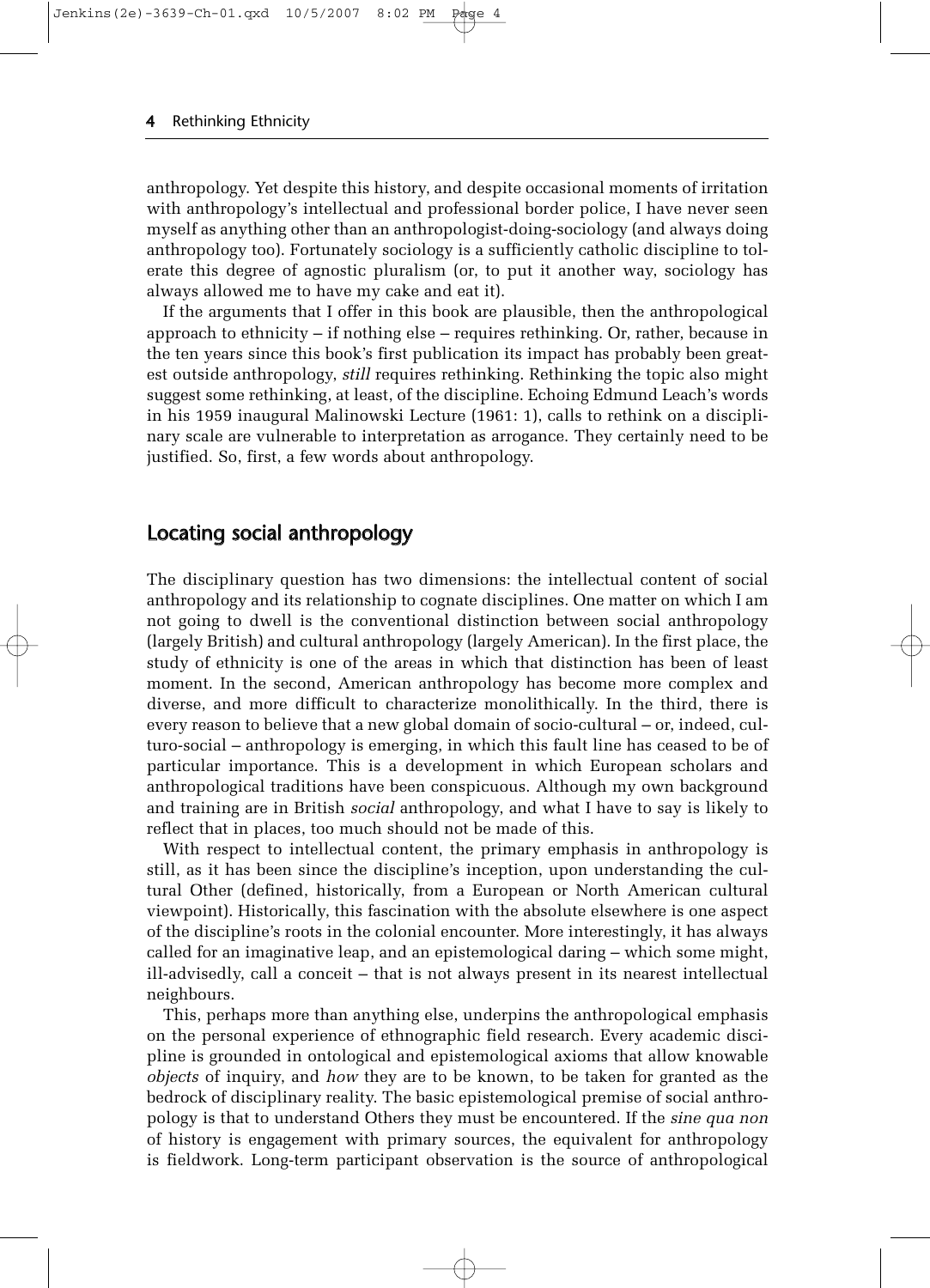epistemological authority. An anthropologist's claim to know about her research site and the people who live there is typically, in the first instance, personal and experiential: 'I know because *I* was there'. Her knowledge is grounded in an ordeal of sorts; fieldwork is a professional *rite de passage*, a process of initiation. Without the 'extremely personal traumatic kind of experience' that is ethnographic fieldwork (Leach again, ibid.), she is unlikely to be recognized by other anthropologists as a full member.

Jenkins(2e)-3639-Ch-01.qxd 10/5/200

This practical ethnographic emphasiz on 'seeking quietly the local terms of life', during a 'patient engagement' with the everyday lives of others (Dresch and James 2000: 2) has inclined the discipline towards a focus on the details of face-to-face life. 'Big pictures' may thus be elusive. How to extend the ethnographer's view beyond the immediate realities of everyday social settings has probably been a concern for fieldworkers since Malinowski. During the 1990s this concern hardened up around two issues: how to deal with history, and how to grasp globalization. Each had roots in earlier debates about how, ethnographically, to document social changes that play out over longer periods than fieldwork allows for and are rarely specifically local. With respect to history, anthropology long ago abandoned the notion of an 'ethnographic present', within which non-modern peoples and communities waited patiently to enter modernity. We no longer believe that there are 'peoples without history'. The contemporary ethnographic challenge is how to enter into and understand those ongoing histories from the vantage point of everyday life. With respect to globalization, anthropology has moved away from the notional isolation in which it located the people that it studied, towards an appreciation of physical and virtual interconnections and interdependence that is more appropriate to the age. The challenge for the fieldworker has become how to see the global in the local, and vice versa.

Engagements with history and globalization – and this book is concerned with both – have encouraged new reflections on the pragmatics of fieldwork, in a lively literature about 'anthropological locations', 'shifting contexts' and the 'construction of the field' (Amit 2000; Gupta and Ferguson 1997; Strathern 1995). Placing ethnography firmly in the 'wider world' (Dresch *et al.* 2000), a central theme of these discussions has been how anthropology should respond to a world in which the time-space coordinates of fieldwork are no longer fixed in settled, bounded communities, in which change, if it happened at all, only happened very slowly. The object of anthropology has, it seems, changed (Fog Olwig and Hastrup 1997).

In fact, there are good reasons for insisting that not much has changed at all. It is not, for example, clear that the small communities and 'traditional' cultures of the heroic era of anthropology were, actually, settled, bounded and slow to change. History and archaeology tell us a tale that does not quite match the stereotype. And the modern world is characterized by continuity as well as change, settlement as well as mobility. Perhaps even more to the point, most anthropologists – certainly the overwhelming majority of anthropology graduate students, for whom the ethnographic *rite de passage* remains the passport to professional employment – continue to do something that resembles 'traditional' fieldwork: short- to mediumterm participatory engagements with people in relatively compact settings. In other words, anthropological research remains typically 'local'. And two of the most important distinguishing features of the discipline remain that it is empirical, and that data collection is usually done in the first person.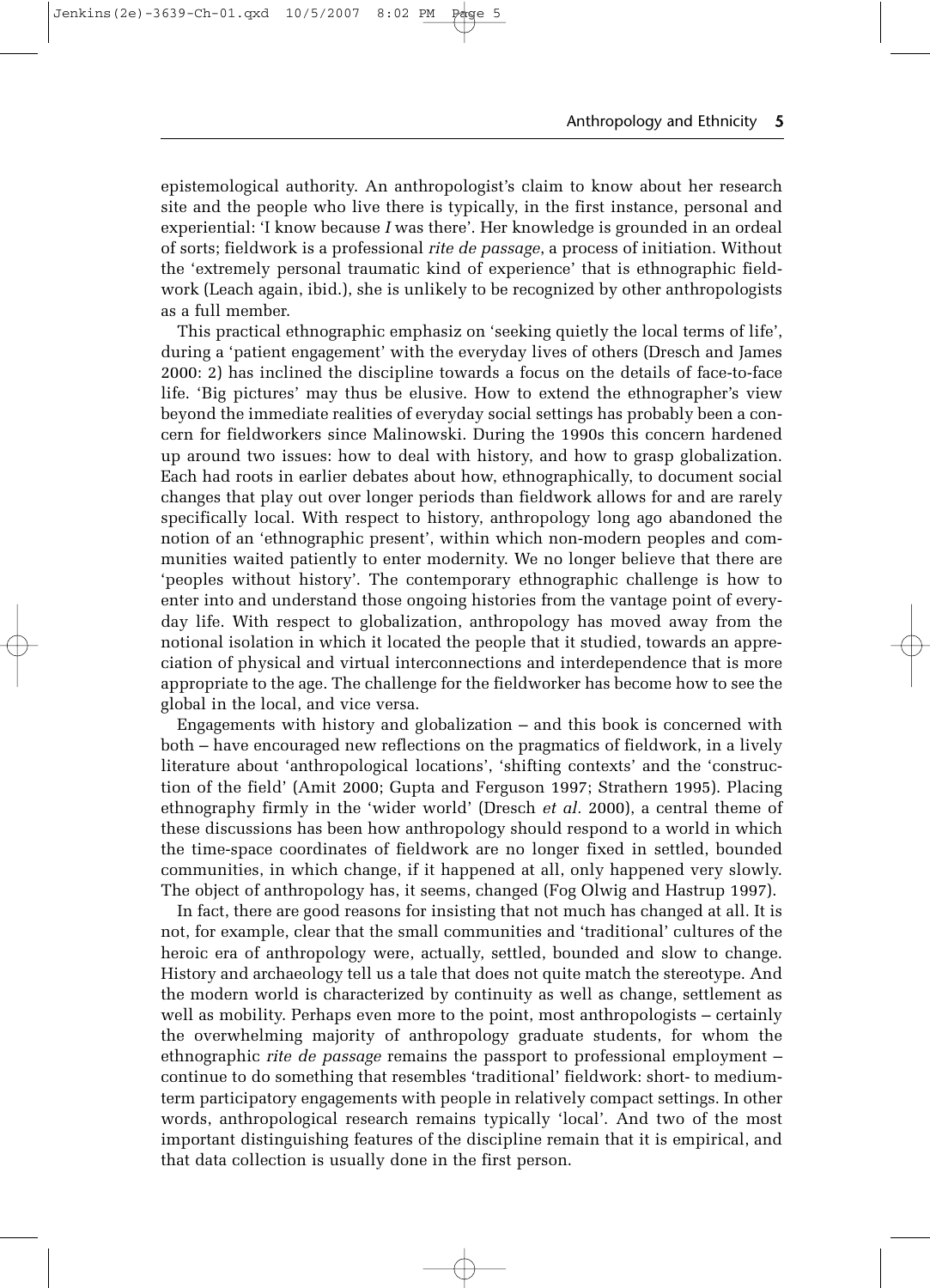A comparative, essentially relativist perspective on socio-cultural diversity is also central to anthropology. But perhaps the most important foundational assumption of modern anthropology – its crucial ontological premise – is that human beings, regardless of cultural differences, have more in common with each other than not. This 'psychic unity' of humankind allows for the possibility of sufficient cross-cultural understanding for the interpretive and comparative ethnographic enterprises to be epistemologically defensible. Despite a minor failure of epistemological nerve during the last couple of decades, inspired by critiques of ethnographic research practice (e.g. Bourdieu 1977, 1990) and apparently sophisticated engagements with self-consciousness and postmodernism during the 1980s – particularly the debate about the (im)possibility of representation (Clifford and Marcus 1986; Marcus and Fischer 1986), most anthropologists continue to do their field research in the belief that it *can* be done, however imperfectly. Grimshaw and Hart (1995) may have been correct to diagnose a collapse of faith in *scientific* ethnography, but faith in ethnography – as method and as data – remains.

With respect to theory, social anthropology, in addition to its own specialized theoretical concerns, such as kinship, has always participated in general social theory (although, as I have already suggested, the traditions deriving from Weber or Mead have attracted relatively few anthropological adherents). At the beginning of the twenty-first century, anthropology is more theoretically heterogeneous than at perhaps any point in its history: interactionism, culturalist interpretion, structuralism, post-structuralism, feminism, post-colonialism, and postmodern critique all twinkle in the current disciplinary firmament. Although Marxism seems to be in the same regrettable post-1989 quarantine as in other disciplines, there are signs of positive re-engagement with biology and evolution (e.g. Boyd and Richerson 2005; Richerson and Boyd 2004). However, at least one remnant of the structural functionalism that dominated the discipline during much of the twentieth century remains at the heart of the anthropological enterprise. This is the emphasiz – which is no bad thing – upon methodological holism: the *aspiration* to study all aspects of a situation or a group's way of life, or as many aspects as possible, in the belief that they are all *potentially*, at least, interrelated.

Allowing for this holistic aspiration – because it is never more than that, if only because of the practical demands of field research – anthropologists have always specialized in studying particular aspects of the human world: symbolism, ritual and religion, myth, kinship and the family, morality, custom and law, micropolitics, and ethnic and communal identification are perhaps the most conspicuous and characteristic. These interests derive partly from the engagement with Other cultures, partly from the experience of data gathering within the give and take of face-to-face interaction, and partly from anthropology's nineteenth-century origins in a fusion of romanticism, exoticism and evolutionism, in the context of European and North American colonialism (Kuper 1988). Taken as a whole, this constellation of interests may be characterized as a bias in the direction of the *cultural* and the *everyday*:

Anthropologists … have always derived their intellectual authority from direct experience of life … That is, they knew the exotic Other and their readers did not. Within that framework of bridging the gap between civilized and primitive, they emphasized the salience of the everyday, the ordinary. (Grimshaw and Hart 1995: 47–8)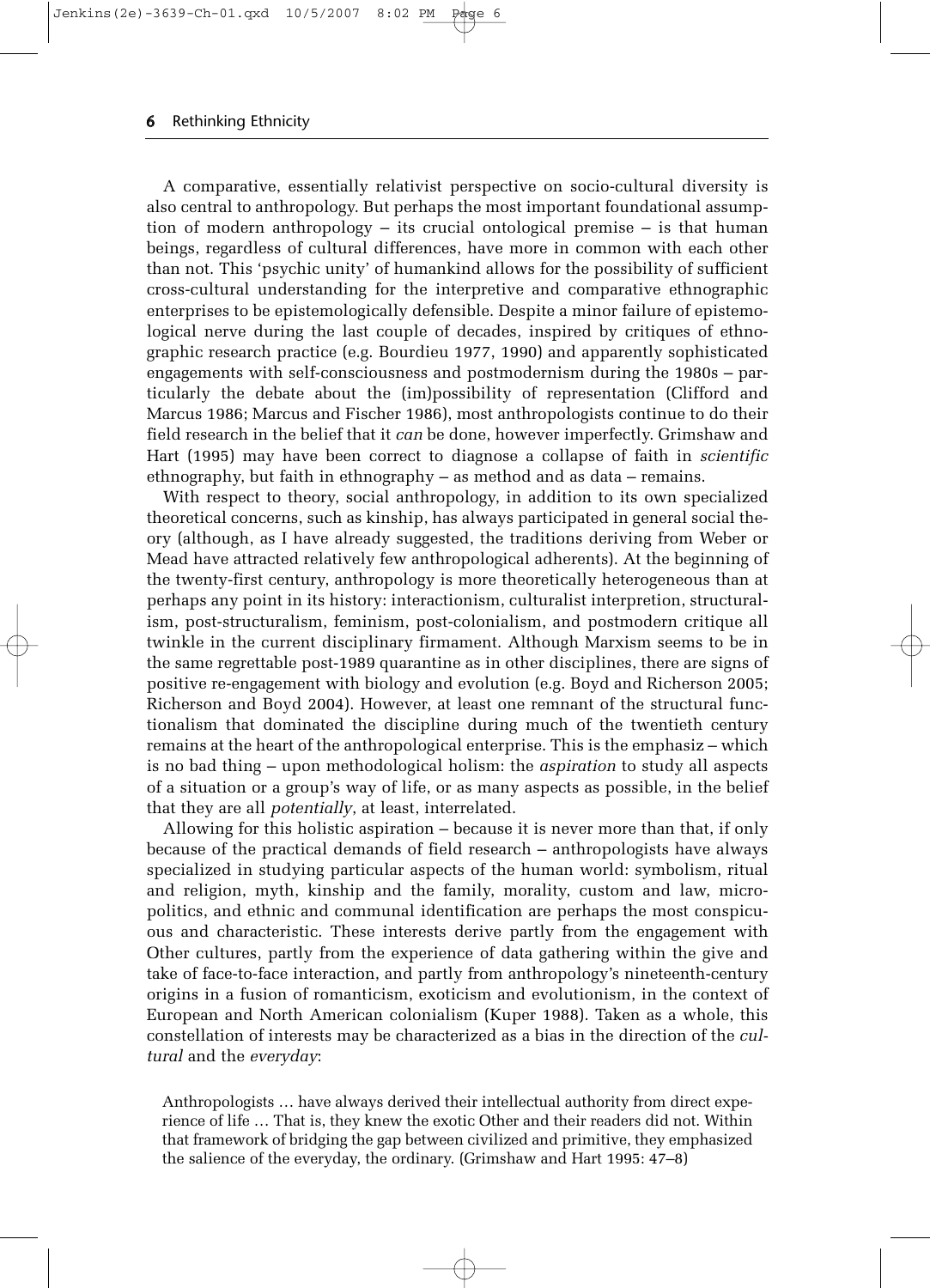The world is, however, changing, as it has always done – if nothing else, that 'gap between civilized and primitive' no longer seems obvious or defensible – and anthropology has, to some extent, changed with it. Additional subjects and issues have been gradually taken on board during the last three or four decades, including urbanization, socio-economic change and 'development', health care and illness, new reproductive technologies, nutrition, tourism, literacy, forced and voluntary migration, nationalism, and even the virtual realities of cyberspace. Allowing for this, however, and as already suggested, a holistic emphasiz on understanding local meanings (culture) using data (about everyday life) gathered via participant observation remains characteristic of the anthropological point of view.

Jenkins(2e)-3639-Ch-01.qxd 10/5/200

A further important development within the discipline has been a modest shift in its relationship to the exotically Other. This occurred in three phases. First, from as early as the late nineteenth century, and more routinely from the mid-twentieth century onwards, the metropolitan peripheries offered accessible and relatively exotic alterity, in the shape of residual hunters, fishers and nomads, or peasants. Subsequently, second, the exotic Other migrated to the metropolitan homelands of anthropology to become ethnic minorities; anthropologists followed them home. Third, and perhaps most radically, anthropologists have begun to pay more attention to their own ethno-cultural backyards (Forman 1994; Jackson 1987).

These trends – theoretical and topical diversification and a widening of cultural and/or geographical scope – reflect anthropology's attempts to negotiate the postcolonial world and globalization. They have brought with them, however, problems in disciplinary boundary maintenance. It is, for example, not as easy as it might once have been to distinguish anthropology from sociology, its closest sibling and most obvious rival, by reference to method or area. In terms of method, ethnography is a long-standing sociological research tradition – remember the Chicago School? – albeit as part of a varied portfolio of research methods. On the other side of that coin, some anthropologists have been using quantitative and other non-ethnographic methods since at least the 1950s (e.g. Epstein 1967; Pelto and Pelto 1978). And the comparative method – witness Max Weber if no one else – has always been as sociological as it is anthropological.

With respect to area and setting, sociologists have been working in the 'developing world' for a long time, and the two disciplines have always competed in the rural areas of industrial societies. What's more, industrialization and globalization have, between them, conspired to produce a degree of convergence: in some sense *all* societies must now be thought of as industrial societies. Anthropology no longer has a territorial preserve that it can unambiguously call its own (a situation which has been further encouraged by the post-colonial disrepute in which anthropology is held in some places). On top of this – in part in response to it, indeed – anthropologists are, as I have already mentioned, 'coming home' to look at 'their own' societies.

This particular institutional and intellectual fault line has become further confused as sociology, moving now in a fully global arena, has itself engaged with a widening topical agenda. The sociology of culture, in particular, deserves mention in this respect. The blurring of boundaries has been further encouraged by the development of interdisciplinary feminism as a unifying intellectual field of critical discourse, and the debate about, and influence of, postmodernism. Nor is sociology the only problematic boundary: social psychology, social geography and social history might also be mentioned here.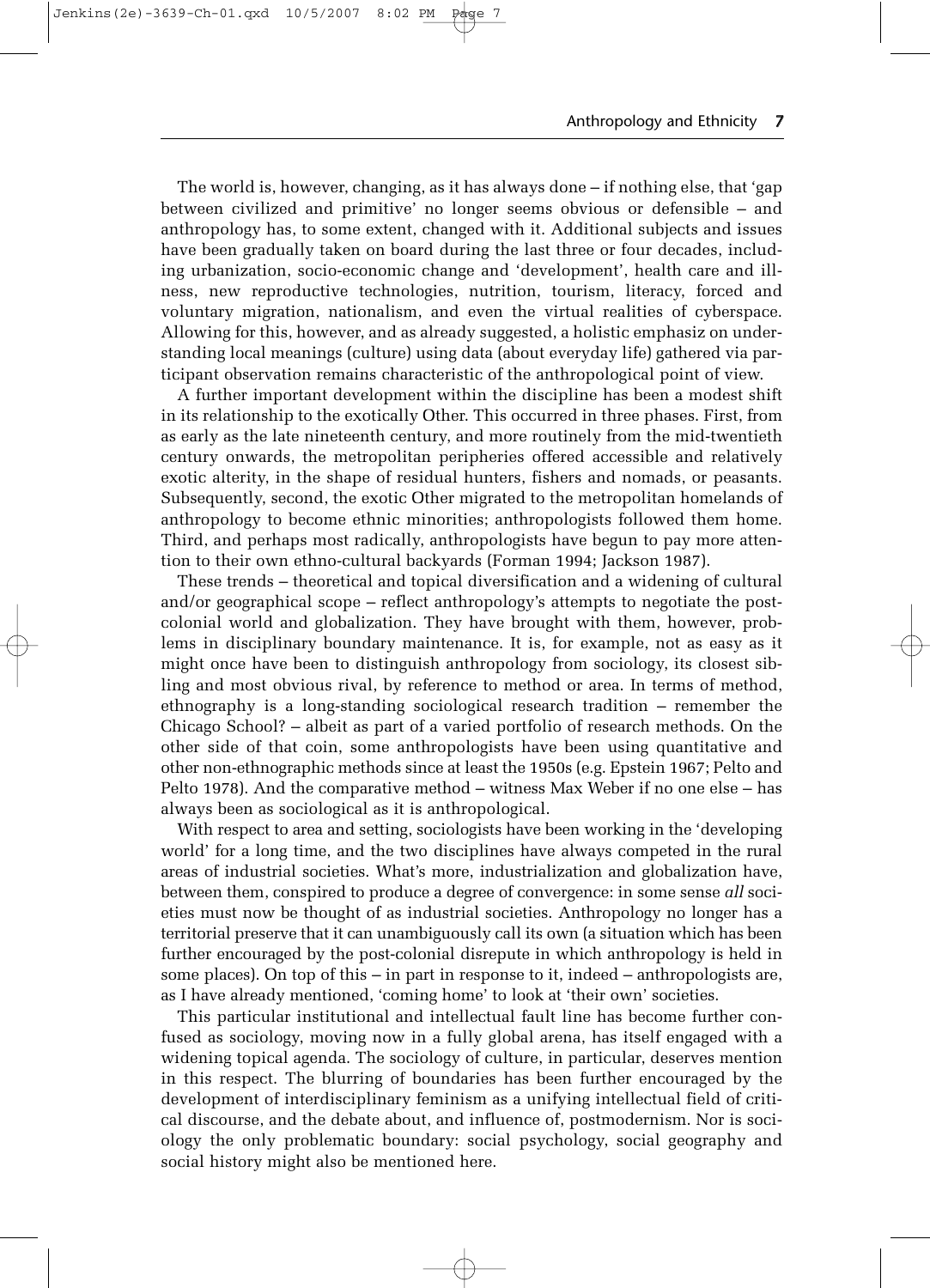In some other respects, however, anthropology has been moving steadily further away from sociology. As a consequence of the institutional specialization that has encouraged the growth of separate departments within universities and colleges, heightened competition for dwindling resources, the partial abandonment by both disciplines of the shared theoretical heritage of structural functionalism, and the perceived threat posed by the modest convergence of the disciplines in terms of field and topic, boundary maintenance has become more assertive. Competitive or entrepreneurial assertions of the distinctiveness and virtue of anthropological approaches to topics outside the traditional disciplinary spheres of competence have become ever louder. The difference between anthropology and sociology seems to matter more than it did in the 1960s and 1970s (and most anthropologists even then thought that it mattered, and mattered a lot). Despite the fact that personnel and, even more important, *ideas* do cross disciplinary boundaries – most usually, at least in Britain, from anthropology into sociology – those boundaries remain. Sociology – bigger, less specialized, more intellectually promiscuous and pluralist, recruiting from and training within less elitist social and institutional fields – may not be not as sectarian as social anthropology, but *both* disciplines are intellectually impoverished by the communication gap that has opened up between them.

So, where does this leave social anthropology? One analogy which has been used with some success to understand relationships between disciplines – and which is peculiarly appropriate to this discussion – is that of 'academic tribes' (Becher 1989). In this view social anthropology and sociology can be seen as two neighbouring and historically related academic 'tribes' (or, indeed, ethnic groups). With environmental change they are increasingly competing – with respect to limited research and teaching opportunities – in and for the same ecological niches. Bearing in mind that anthropological studies suggest that ethnic identity is often hierarchically segmentary, it is plausible to argue that while social anthropology excludes sociology, sociology includes social anthropology; while sociology embraces all of the methods and many of the concerns of anthropology, the reverse is not true. Social anthropology can thus be analogized as an exclusive and specialized sub-section or clan of the greater tribe that I have elsewhere called 'generic sociology' (Jenkins 2002a: 22–7).

Lest this view be thought too provocative, consider the following definition of sociology, offered by the late Roy Wallis, writing in the *The Times Higher Education Supplement* on 18 April 1986, a time when sociology was having to justify itself in an altogether hostile British political climate:

Sociology is not only about translating the manners and mores of alien life and subculture into the language and sensibility of the rest, it is about making strange and problematic what we already know, questioning the assumptions long held in our community deriving their strength from prejudice and tradition rather than openminded observation. And making the strange, the foreign, obvious, enabling us to see how reasonable people starting from the point they do, could come to live and think this way; and making what has hitherto seemed obvious in our own society problematic, to question how and why it is done, providing the opportunity for reappraisal or greater understanding of our own behaviour, seems to me a socially and morally worthwhile purpose.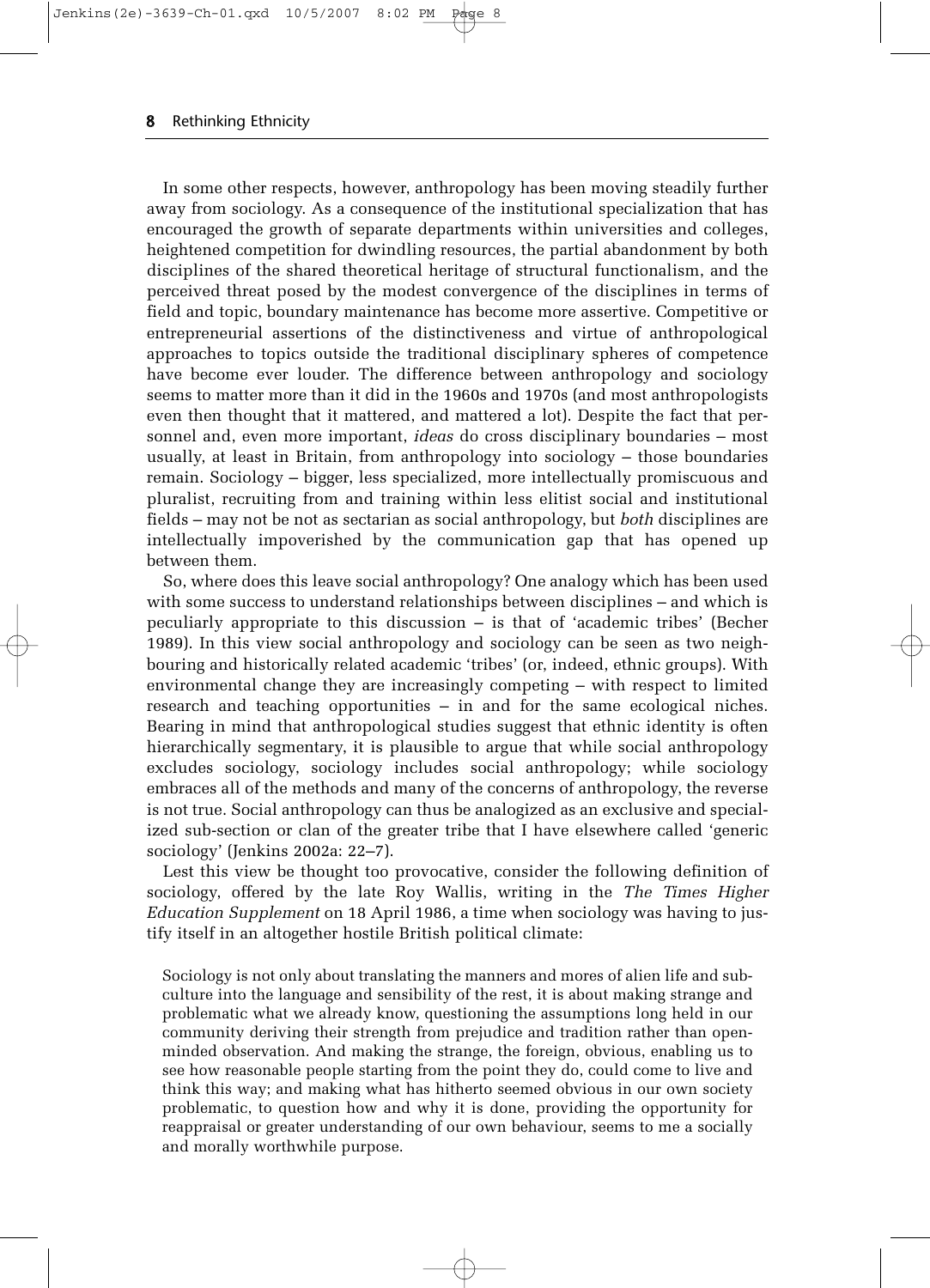This is, admittedly, only one view of sociology, and from 20 years ago. Any such definition, in a discipline famous for differences of opinion, if not discord, must expect to be contested. But it sketches out a broad intellectual enterprise with which most, if not all, social anthropologists would feel utterly at home. In the context of the present discussion, it eloquently emphasizes the essentially sociological character of social anthropology.

Jenkins(2e)-3639-Ch-01.qxd 10/5/2007

This doesn't mean, however, that sociology and social anthropology are the same thing. They clearly are not (quite). The differences of emphasiz between them, when taken together, constitute a specifically anthropological point of view:

Our emphasis on pluralism, our understanding of culture, our appreciation for the informant's perspective … add up to a distinctive perspective. (Blakey *et al*. 1994: 302)

A minimalist disciplinary model of this kind is what I have in mind when I persist in seeing myself as an anthropologist: comparative, epistemologically relativist, methodologically holistic, focusing on meaning, stressing local perceptions and knowledge, and documenting the routines of everyday life. This is the specifically anthropological version of the sociological imagination.

However, if the notion of anthropology as a segment of sociology is right, its continuing vitality will not be nurtured simply by putting sufficient water between sociology and social anthropology to allow the latter a distinct intellectual identity. Despite recent moves in what I think is the right direction, anthropology faces a problem, which the following summarized nicely, more than ten years ago:

it is not a crisis of *representation* which now threatens our discipline but a problem of *relevance*. Social anthropology as we know it is in danger of becoming marginalized and redundant unless it adapts to the changing world which now threatens to undermine its cherished theories, methods and practices. This means, above all, re-evaluating its conventional objects of study and developing new domains and methods of inquiry that are commensurate with the new subjects and social forces that are emerging in the contemporary world … anthropology's image as a discipline still primarily concerned with exotic, small-scale disappearing worlds must be complemented – perhaps even supplanted – by greater concern with 'emerging worlds', the culture of the 'colonizers' as well as those of the colonized, and on subject areas that cannot be defined by traditional fieldwork methods alone. (Ahmed and Shore 1995: 14–16)

Apart from wanting to insist that the problem of anthropological relevance is not new or even particularly recent – a minority of anthropologists, some of them eminent within the discipline, have been pursuing the approach advocated by Ahmed and Shore for many years now – this, it seems to me, still hits the nail on the head.

The rest of this book should be read, therefore, not only as a rethinking of ethnicity, but also as a contribution to the ongoing rethinking of anthropology. To the development of an anthropology that is unapologetically at home in large-scale, metropolitan, industrialized societies. An anthropology that is sure of its epistemological ground when using survey methods, archival sources, relying on secondary material, or whatever. An anthropology that is not put off its stride by history and globalization. A discipline that is no longer defined by its methods or by its places of work, but by its *concerns* and, above all, by its *point of view*.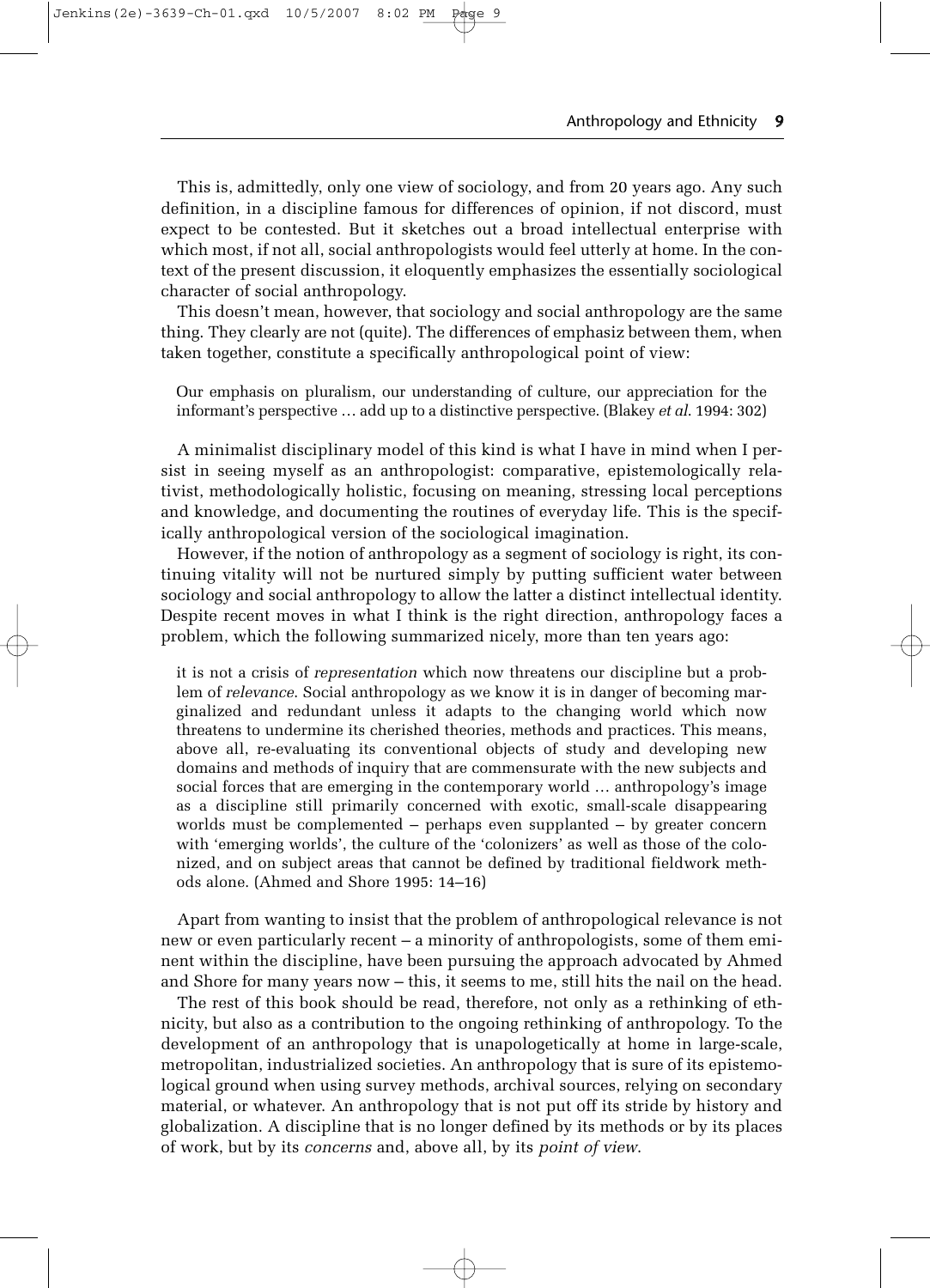# Locating ethnicity

So, what do anthropologists mean when they talk about ethnicity? What does anyone mean when they talk about ethnicity? The word comes from the ancient Greek *ethnos*, which seems to have referred to a range of situations in which a collectivity of humans lived and acted together (Østergård 1992a: 32), and which is typically translated today as 'people' or 'nation'. As Ruane and Todd have recently put it, ethnicity is a matter of 'peoplehood' (2004: 216). Since the early decades of this century, the linked concepts of ethnicity and ethnic group have been taken in many directions, academically (Hutchinson and Smith 1996; Stone 2004) and otherwise. They have passed into everyday discourse, and become central to the politics of group differentiation and advantage, in the culturally diverse social democracies of Europe and North America and, increasingly, globally. With notions of 'race' in public and scientific disrepute since 1945, ethnicity has obligingly stepped into the gap, becoming a rallying cry in the, often bloody, reorganization of the post-Cold-War world. The obscenity of 'ethnic cleansing' stands shoulder to shoulder with earlier euphemisms such as 'racial hygiene' and 'the final solution'.

So it is important to be clear about what our subject – ethnicity – is and what it is not. An early and influential sociological reference to ethnic groups, and the ultimate rootstock of the argument that I develop in this book, can be found in Max Weber's *Economy and Society*, first published in 1922 (1978: 385–98). Allowing for infelicities of translation (Brubaker *et al.* 2006: 11. fn), an ethnic group is based, in this view, on the *belief* shared by its members that, however distantly, they are of common descent. This may or may not derive from what Weber calls 'anthropological type' (i.e. 'race', embodied difference or phenotype):

race creates a 'group' only when it is subjectively perceived as a common trait: this happens only when a neighbourhood or the mere proximity of racially different persons is the basis of joint (mostly political) action, or conversely, when some common experiences of members of the same race are linked to some antagonism against members of an *obviously* different group. (1978: 385)

From my perspective, perhaps the most significant part of Weber's argument is that:

ethnic membership does not constitute a group; it only facilitates group formation of any kind, particularly in the political sphere. On the other hand, it is primarily the political community, no matter how artificially organized, that inspires the belief in common ethnicity. (1978: 389)

Weber seems to be suggesting that the belief in common ancestry is likely to be a *consequence* of collective political action rather than its *cause*; people come to see themselves as *belonging* together – coming from a common background – as a consequence of *acting* together. Collective interests thus do not simply reflect or follow from similarities and differences between people; the active pursuit of collective interests does, however, encourage ethnic identification.

In terms of collective action, this sense of ethnic communality is a form of monopolistic social closure: it defines membership, eligibility and access. Any 'cultural stuff' in common can provide a basis and resource for ethnic closure: language,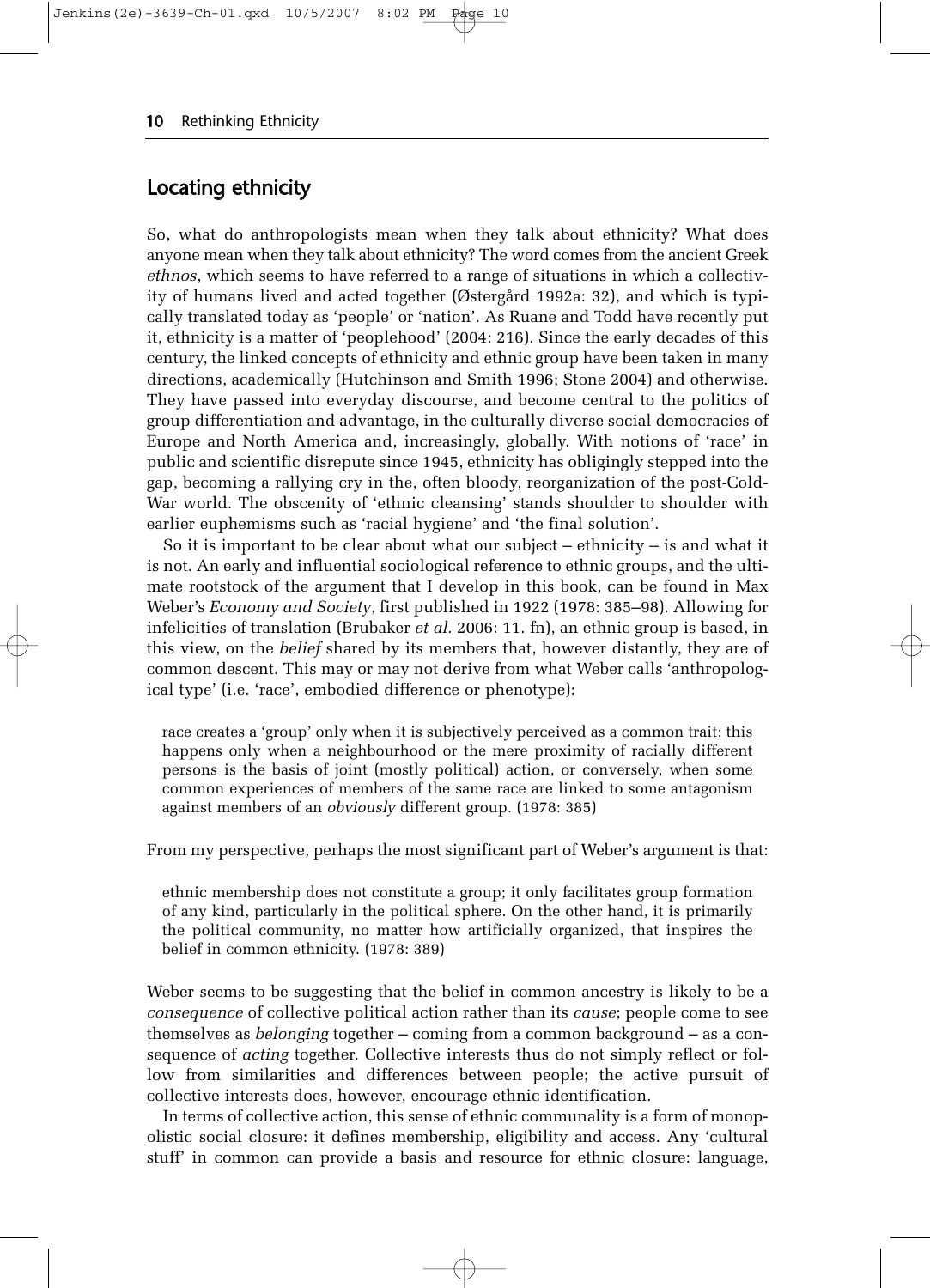ritual, kinship, economic way of life, lifestyle more generally, the division of labour, are all likely possibilities in this respect (cf. Ruane and Todd 2004). Shared language and ritual are particularly implicated in ethnicity: mutual 'intelligibility of the behaviour of others' is a fundamental prerequisite for any group, as is the shared sense of what is 'correct and proper' which constitutes individual 'honour and dignity'. By this token, an ethnic group is a particular form of *status group*. Finally, Weber argues that since the possibilities for collective action rooted in ethnicity are 'indefinite', the *ethnic group*, and its close relative the *nation*, cannot easily be precisely defined for sociological purposes.

Jenkins(2e)-3639-Ch-01.qxd 10/5/2007

The next significant sociological contribution to our understanding of ethnicity came in an undeservedly neglected short paper by the Chicago sociologist Everett Hughes, first published in 1948 (1994: 91–6). Hughes had clearly read Weber, and he rejected a commonsensical or ethnological understanding based simply on distinctive 'cultural traits':

An ethnic group is not one because of the degree of measurable or observable difference from other groups: it is an ethnic group, on the contrary, because the people in it and the people out of it know that it is one; because both the *ins* and the *outs* talk, feel, and act as if it were a separate group. This is possible only if there are ways of telling who belongs to the group and who does not, and if a person learns early, deeply, and usually irrevocably to what group he belongs. If it is easy to resign from the group, it is not truly an ethnic group. (1994: 91)

Hughes's argument can be paraphrased thus: ethnic cultural differences are a function of 'group-ness'; the existence of a group is not a reflection of cultural difference. Furthermore, ethnic groups imply ethnic relations, and ethnic relations involve at least two collective parties, they are not unilateral. Identity is a matter of the *outs* as well as the *ins*. A concomitant of this point of view is the injunction that we should not, for example, study a *minority* group – which is, after all, a relational notion – without also studying the *majority*:

if the groups in question have enough relations to be a nuisance to each other it is because they form a part of a whole, that they are in some sense and in some measure members of the same body. (1994: 95)

In Weber and Hughes we can see the early sociological emergence of the social constructionist model of ethnicity which anthropologists have so strikingly made their own. From this point of view, ethnic groups are what people believe or think them to be; cultural differences mark 'group-ness', they do not cause it (or indelibly characterize it); ethnic identification arises out of and within interaction between groups.

The notion of ethnicity did not, however, come into widespread anthropological use until the 1960s, beginning in the United States. Within American anthropology, the increasing use of an ethnicity model was part of a long-term, and gradual, shift of analytical framework, from 'race' to 'culture' to 'ethnicity' (Wolf 1994). It can also be interpreted as a change – about which more in Chapter 2 – in the conceptualization of one of the basic units of anthropological analysis, from the 'tribe' to the 'ethnic group'. More recently, the unit of analysis in this respect has widened further, to reflect a growing concern with the 'nation' and the processes whereby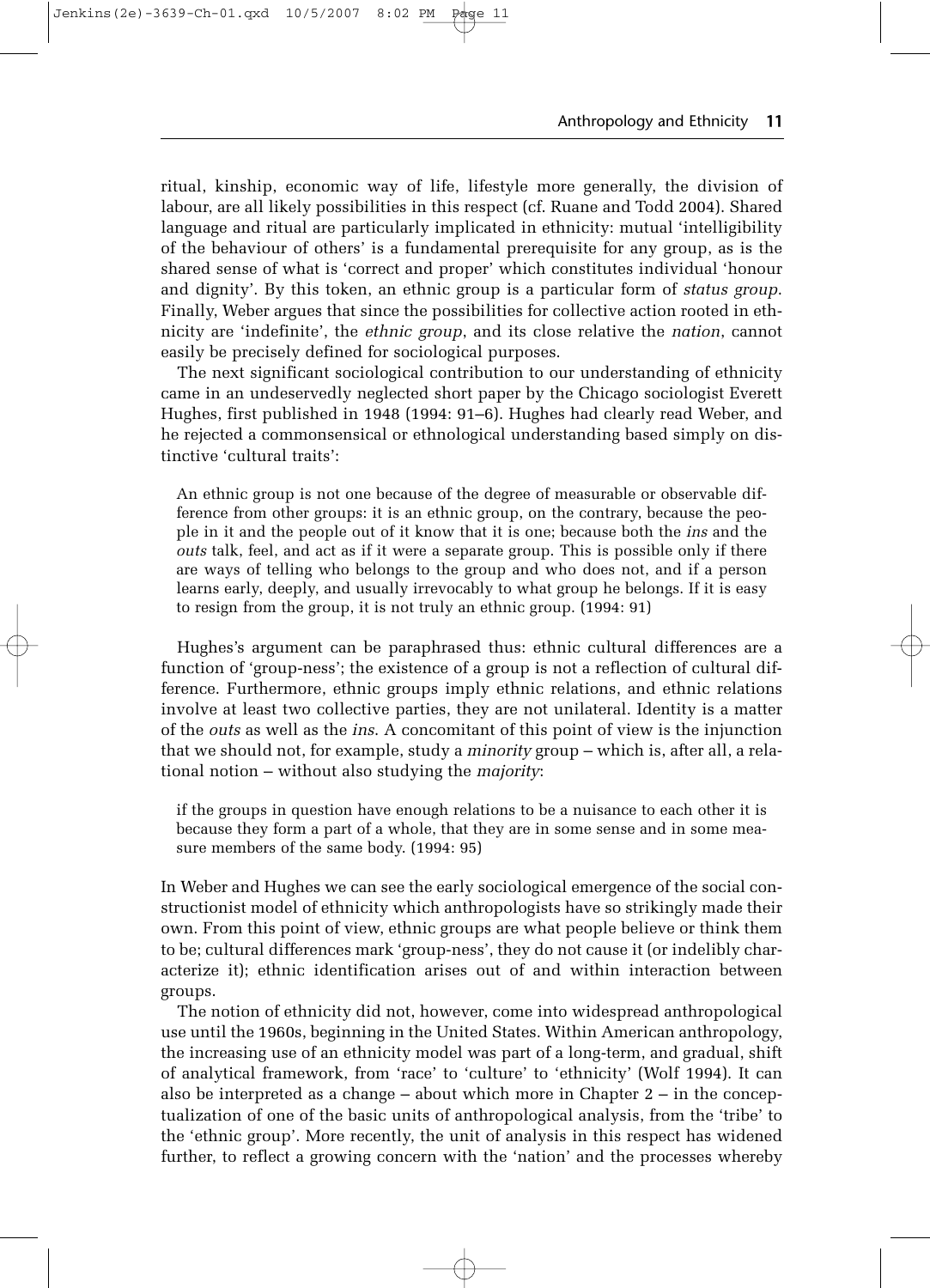ethnic groups and categories are incorporated into states (Baumann 1999; Eriksen 2002; Verdery 1994; B. Williams 1989). It is now anthropological common sense to consider ethnicity and nationalism in the same analytical breath, although 'race', as we shall see, is more problematic. The study of ethnicity – and nationalism – has become one of the major growth areas within the discipline, 'a lightning rod for anthropologists trying to redefine their theoretical and methodological approaches' (B. Williams 1989: 401).

Being a growth area has encouraged a healthy diversity: the anthropological model of ethnicity is a relatively broad church, which allows a wide range of phenomena under its roof. What is more, it remains firmly grounded in empirical research. In this field as in others, social anthropologists remain most concerned to get on with writing in detail about everyday life in specific local contexts. This is what most anthropologists see themselves as doing best (and in this they are probably right). At the level of meta-theory, however, it is perhaps worth noting that these detailed ethnographic texts about particular places and people contribute, even if only by default, to the perpetuation of an axiomatic view of the social world as a mosaic of discontinuous and definite cultural *difference*, rather than a seamless web of overlapping and interweaving cultural *variation*.

The empirical ethnographic tradition notwithstanding, there is social anthropological theory and there are definitions. Perhaps the most general is the notion of ethnicity as the 'social organization of culture difference' originally proposed by Fredrik Barth's symposium *Ethnic Groups and Boundaries* (1969b), the seminal text from which stems much current anthropological conventional wisdom about ethnicity. In his 'Introduction' to that collection, Barth (1969a) outlined in detail a model of ethnicity that was intended as a corrective to the structural functionalist understanding of the human world – which was at that time still dominant within anthropology – as a system of more or less unproblematic, more or less firmly bounded societies or social groups, which existed as 'social facts', and were, *pace* Durkheim, to be treated or understood as 'things'.

Barth began with what actors believe or think: ascriptions and self-ascriptions. He focused not upon the cultural characteristics of ethnic groups but upon relationships of cultural differentiation, and specifically upon contact between collectivities thus differentiated, 'us' and 'them' (Eriksen 2002: 11–13). Barth's emphasiz was not so much upon the *substance* or *content* of ethnicity, what he called the 'cultural stuff', as upon the social processes which produce and reproduce – which organize, if you like – boundaries of identification and differentiation between ethnic collectivities:

we can assume no simple one-to-one relationship between ethnic units and cultural similarities and differences. The features that are taken into account are not the sum of 'objective' differences, but only those which the actors themselves regard as significant ... some cultural features are used by the actors as signals and emblems of differences, others are ignored, and in some relationships radical differences are played down and denied. (Barth 1969a: 14)

In emphasizing boundaries between groups, and their production and reproduction, Barth immediately shifted the analytical centre of gravity away from this or that settled, bounded group – or 'society' – and towards the complex universes of relationships between groups and their members.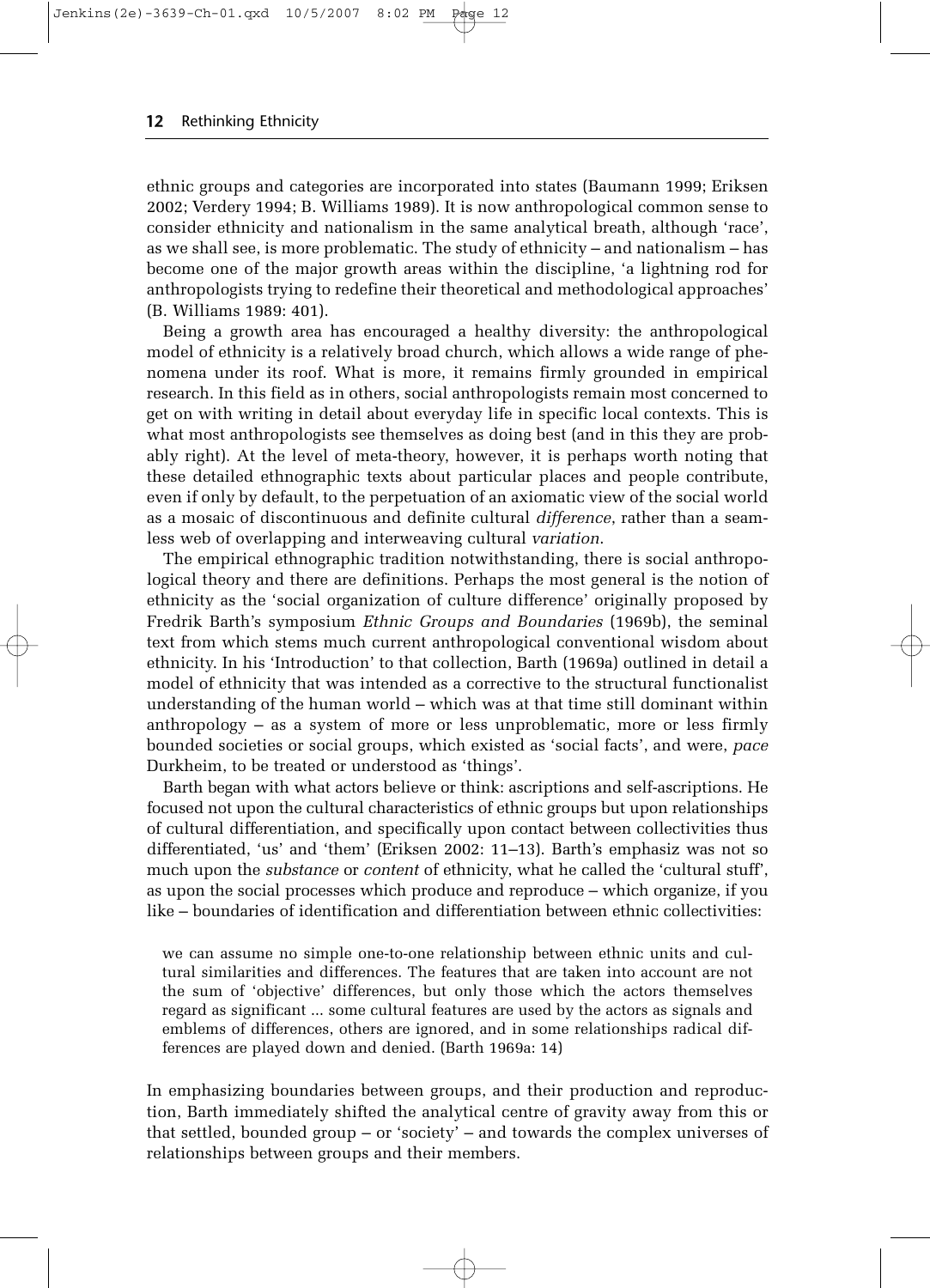Jenkins(2e)-3639-Ch-01.qxd 10/5/200

In doing so, Barth emphasized that ethnic identity is generated, confirmed or transformed in the course of interaction and transaction between decision-making, strategizing individuals. Ethnicity in *Ethnic Groups and Boundaries* is, perhaps before it is anything else, a matter of political manoeuvring, and individual decision-making and goal orientations. This has provided the ammunition for the consistent criticism that Barth's view of humans is materialistic, individualistic, narrowly instrumental and neglects 'structural constraints' (Evens 1977; Kapferer 1976; Paine 1974; for a response, see Barth 1981: 76–104).

Shared culture is, in this model, best understood as generated in and by processes of ethnic boundary maintenance, rather than the other way round: the production and reproduction of difference *vis-à-vis* external others is what creates the image of similarity internally, *vis-à-vis* each other. Barth and his collaborators ushered in an increasing awareness on the part of many anthropologists that 'culture' is a changing, variable and contingent property of interpersonal transactions, rather than a reified entity, somehow 'above' the fray of daily life, which produces the behaviour of individuals. As Barth has more recently suggested, this point of view can be seen to anticipate the postmodern view of culture (Barth 1994: 12). Whatever one might make of that idea – and, as I have already implied, it is not absurd – his understanding of ethnicity has been central to pretty much all subsequent anthropologizing about ethnicity.

Like Hughes, Barth had clearly read Weber. Having been a student at the University of Chicago in the late 1940s, he was probably also familiar with Hughes's work (and he acknowledges the influence of Erving Goffman, one of Hughes's students). Whatever the source – because intellectual lineages are never straightforward – the above quotation from Barth illustrates the striking affinities between the model of ethnicity that was elaborated in *Ethnic Groups and Boundaries* and earlier sociological discussions of ethnicity. It can, in fact, be understood as their development and elaboration.

Barth's arguments had more strictly anthropological antecedents, too. Leach (1954), for example, talked about Kachin identities in Highland Burma as flexible rather than fixed over time, questioning the general utility of the notion of the 'tribe'. Later, Moerman's (1965) discussion of the situational variability of ethnicity in Thailand implicitly anticipated much of Barth's model, and Yehudi Cohen's apparently independent discussion of 'social boundary systems' (1969) is a good example of the extent to which the contributors to *Ethnic Groups and Boundaries* were part of a wider intellectual *Zeitgeist*. Thus, although his was arguably the most systematic model in depth and detail, the most securely grounded in wider theoretical arguments about social forms and social processes (e.g. Barth 1959, 1966, 1981), and has certainly been the most influential, Barth was not alone in establishing the current anthropological understanding of ethnicity.

And Barth's is not the only influential anthropological model of ethnicity to have been influenced by Weber. Reflecting, on the one hand, the practical ethnographic concern with the everyday lives of real people – their 'actually existing' social relationships (Radcliffe-Brown 1952: 190) – and, on the other, the pursuit of *verstehen* ('understanding') advocated by Weber and Simmel, Clifford Geertz has elegantly defined ethnicity as the 'world of personal identity collectively ratified and publicly expressed' and 'socially ratified personal identity' (1973: 268, 309). In this view, which does not clash with Barth's approach at all, ethnicity has to mean something – in the sense of making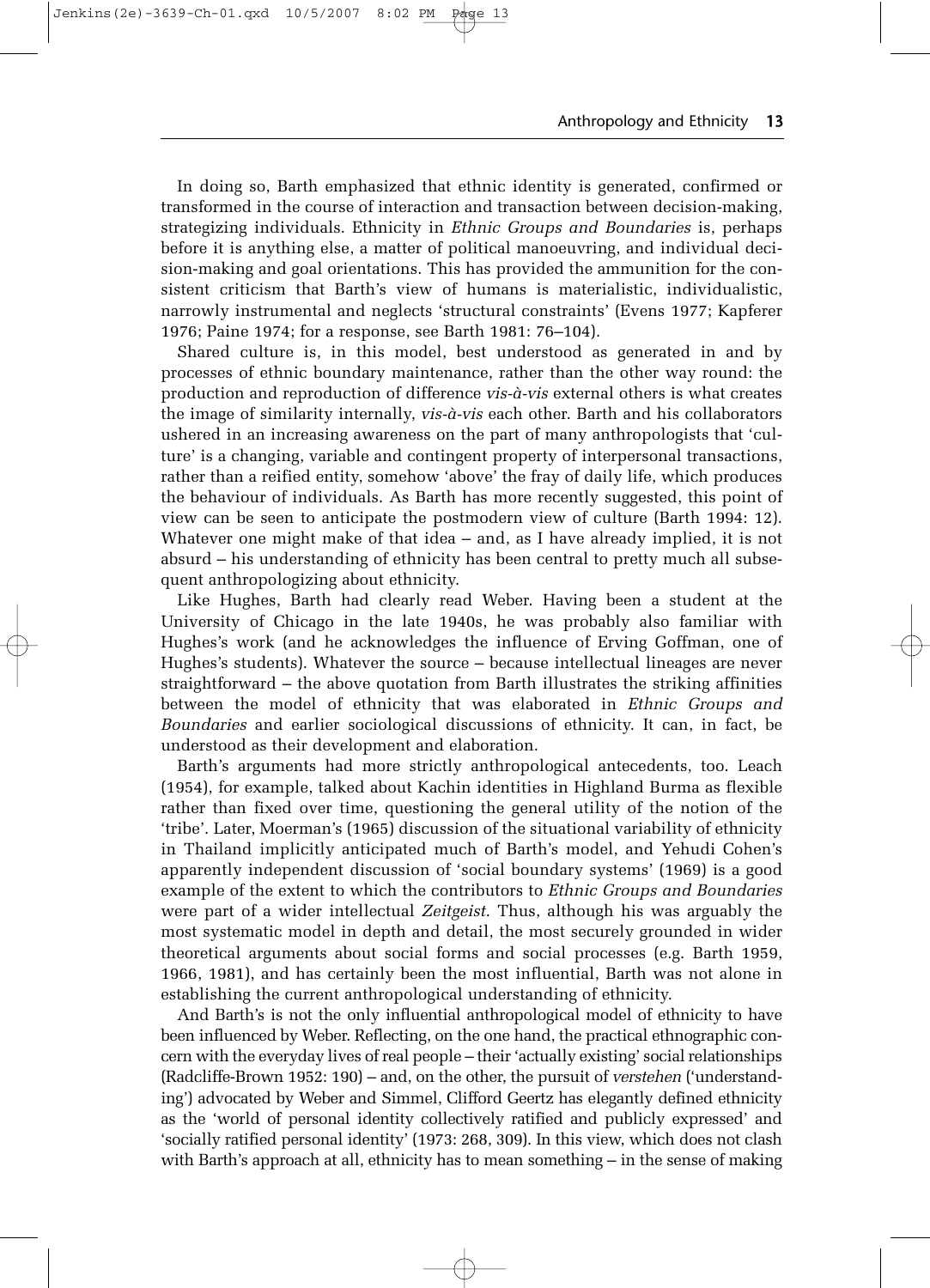a difference – not only to *the people* one is studying, but also to individual *persons*. I will return to Geertz in subsequent chapters.

What I have called the 'basic social anthropological model of ethnicity' can be summarized as follows:

- Ethnicity is a matter of cultural differentiation although, to reiterate arguments I have explored in detail elsewhere (Jenkins 2004), identification always involves a dialectical interplay between similarity and difference.
- Ethnicity is centrally a matter of shared meanings what we conventionally call 'culture' – but is also produced and reproduced during interaction.
- Ethnicity is no more fixed or unchanging than the way of life of which it is an aspect, or the situations in which it is produced and reproduced.
- Ethnicity, as an identification, is collective and individual, externalized in social interaction and the categorization of others, and internalized in personal self-identification.

Some cautionary words about 'culture' are appropriate before going further. First, the implicit understanding of culture upon which this model of ethnicity depends is considerably narrower than the general-purpose model of culture – as the definitive characteristic of human beings, the capacity for which unites us all in essential similarity – to which neophyte anthropologists are quickly introduced, often in the shape of Tylor's famous and time-honoured omnibus definition. Here, instead, is a model of different *cultures*, of differentiation based in variation of language, religion, cosmology, symbolism, morality, ideology, and so on. It is a model that leads occasionally to the problematic appearance that culture is different from, say, politics or economic activity (when, in fact, they are all 'cultural' phenomena in Tylor's sense). In this, the model is revealed as the analytical analogue of everyday notions of ethnic differentiation. This should be borne in mind in reading the discussions of the 'cultural stuff' in subsequent chapters.

A second, more awkward, point about the notion of culture follows from this. 'Culture' is, at best, a cumbersome concept, difficult to define in any rigorous manner and difficult to distinguish in any sensible fashion from its conceptual close cousins 'society' and 'the social' (Jenkins 2002a: 39–62). Ideally, I would like to discard these words altogether. However, not only is 'culture' a lively presence at large in the human world, but the entire social science debate about ethnicity is couched in terms that, explicitly or implicitly, refer to it. So consigning it to the bin is not an option. The reader should, therefore, bear in mind that the notion of 'culture' in what follows is at best a general-purpose and somewhat vague word drawn from the social science vernacular, referring to equally vague analogous notions in the everyday conversations of the human world.

Returning to ethnicity, the general model that I have outlined above is accepted, to some degree, by most social anthropologists who work with the topic. I will elaborate upon it in subsequent chapters, and introduce some important qualifications and modifications. However, it is not my intention to provide a comprehensive survey of the enormous anthropological literature about ethnicity. Several, generally complementary, essays into this territory are already available (Banks 1996; Baumann 1999;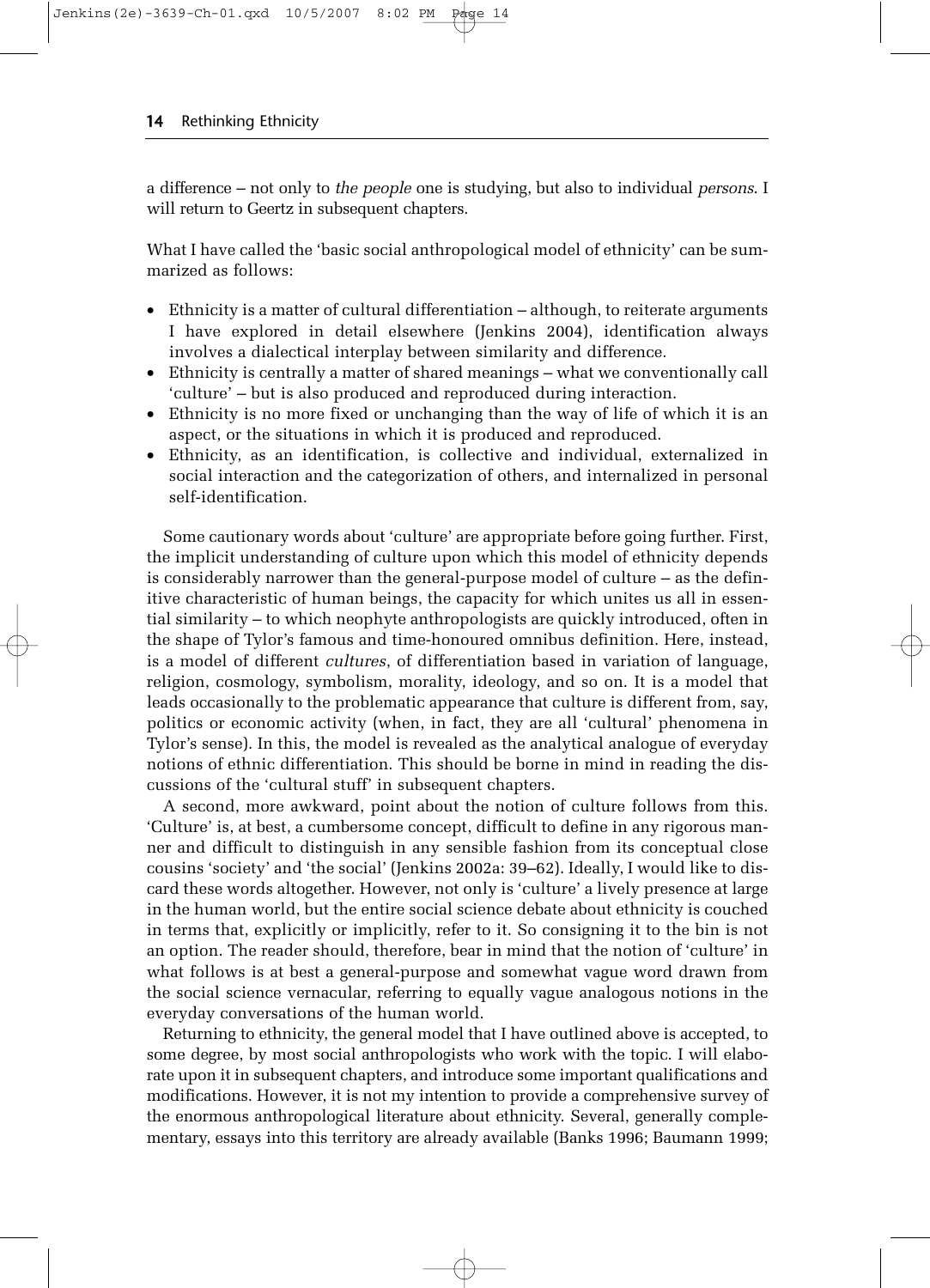Cohen 1978; Eriksen 2002; B. Williams 1989) and little would be served by repeating, or competing with, them. However, the fact that lots of anthropologists are talking to each other about ethnicity, combined with the disciplinary enthusiasm for prioritizing detailed ethnographic studies, may lead to some things being taken for granted. Among these things are the definition of anthropology, and, more important, the definition of ethnicity, both of which have already been discussed.

Jenkins(2e)-3639-Ch-01.qxd 10/5/200

A further problem, however, is the perpetual need to struggle against our tendency to reify ethnicity (and, indeed, 'culture'). Although they are talked about endlessly in these terms, neither ethnicity nor culture is 'something' that people 'have', or, indeed, to which they 'belong'. They are, rather, complex repertoires which people experience, use, learn and 'do' in their daily lives, within which they construct an ongoing sense of themselves and an understanding of their fellows. Ethnicity, in particular, is best thought of as an ongoing *process* of ethnic identification.

One possible consequence of this reification, particularly given anthropology's history, is the construction of ethnicity as typically – or even only – an attribute of the Other. Ethnicity thus becomes a phenomenon on that characterizes other people rather than ourselves. We need, however, to remind ourselves all the time that each of *us* participates in an ethnicity – perhaps more than one – just like *them*, just like the Other, just like 'the minorities'. Some of us, members of those 'ethnic minorities', perhaps, or who come from ethnically marked peripheries – such as, in the British Isles, Wales, Ireland, or Scotland – may know this only too well. However, for others it can be difficult to appreciate. Yet its appreciation is arguably the first step towards understanding the ubiquity and the shifting salience of ethnic identification. Recognizing that ethnocentrism is routine and understandable, as routine and understandable as the invisibility of one's own identity, does not absolve us from the need either to struggle against it, or to make ourselves more visible (to ourselves).

Although, as good social scientists, we may, and probably should, pooh-pooh its reality, or distance ourselves from it by recourse to irony, our national identity or 'national character' may be easier to perceive than our ethnicity. Nationalism and the construction of national identity are, after all, explicit projects of the state. If nothing else, we have passports. The contours and contents of national identity are likely to be more visible, as are the contexts of its uses and justifications. And even if, as good anthropologists, we may not have to remind ourselves of the socially constructed character of national identity and sentiment, there is certainly a job to be done in keeping that idea as firmly in the public eye as possible.

And that idea is undoubtedly important. Although it is welcome, we should not really *need* Eric Wolf's reminder (1994) that 'race', 'culture and 'people' are 'perilous ideas'. We *should* know this. Newscasts if not history should have taught us it long ago. Which makes anthropological research and teaching about ethnicity both urgent and troublesome. Because of its combination of a comparative global reach and a local-level research focus, its emphasiz upon shared meanings as well as social construction, and its capacity to see individual trees as well as the collective wood, anthropology offers a promise to the world beyond the academy: to relativize notions about ethnicity and to resist the naturalization or the taking for granted of ethnic identity and nationalist ideology.